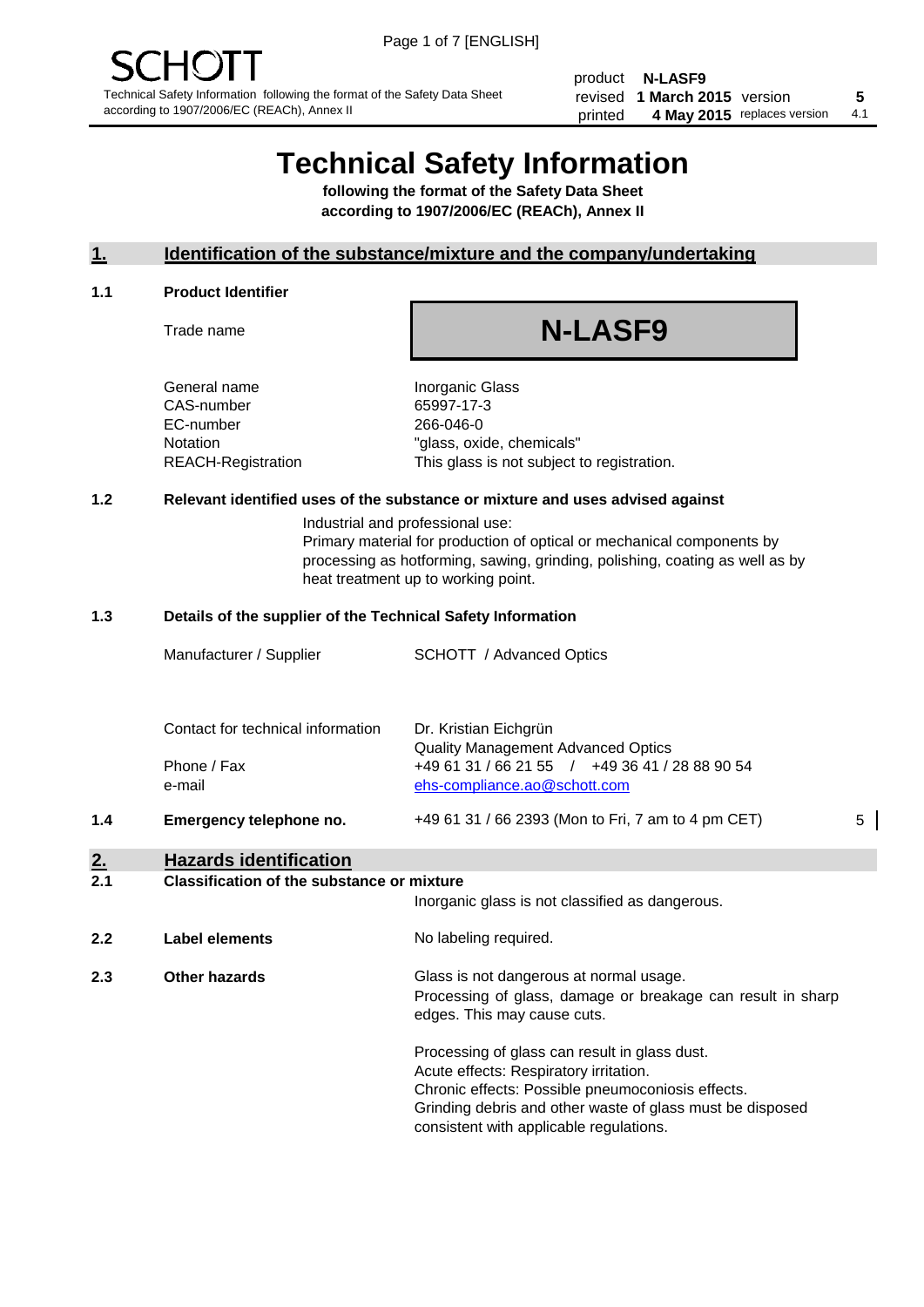## **3. Composition/information on ingredients**

#### **3.1 Substances**

As the substance glass is not included in the candidate list of substances of very high concern, currently there are no information duties according to article 33 of REACH. However for the production of glass we may use substances, which are on the candidate list and had been included in Annex XIV of the REACH regulation or could be included in future . These powdery substances are not present as such in the final glass; they are fully integrated into the glass matrix through the melting process. Thus they loose their original characteristics. The main components are listed as additional information in chapter 16. For more information please refer to ehs-compliance.ao@schott.com.

#### **3.2 Mixtures**

Glass is classified as substance acc. to regulation (EC) No 987/2008 (amending of Reach-Reg.).

#### **4. First aid measures**

#### **4.1 Description of first aid measures**

| <b>General information</b> | Glass is no hazardous substance. The following information<br>refer to glass dust and glass splinter which may result from<br>processing or breakage. |
|----------------------------|-------------------------------------------------------------------------------------------------------------------------------------------------------|
| <b>After inhalation</b>    | Supply fresh air; consult doctor in case of complaints                                                                                                |
| After skin contact         | Normally not dangerous.                                                                                                                               |
|                            | Consult doctor in case of complaints.                                                                                                                 |
| After eye contact          | Rinse under running water.                                                                                                                            |
|                            | Consult doctor in case of complaints.                                                                                                                 |
| <b>After swallowing</b>    | Consult doctor                                                                                                                                        |

#### **4.2 Most important symptoms and effects, both acute and delayed**

none known

**4.3 Indication of immediate medical attention and special treatment needed** 

|     |                                                                     | none                           |
|-----|---------------------------------------------------------------------|--------------------------------|
| 5.  | <b>Fire fighting measures</b>                                       |                                |
| 5.1 | <b>Extinguishing media</b>                                          | no requirements                |
| 5.2 | Special hazards arising from the substance or mixture               | none. Glass is noncombustible. |
| 5.3 | <b>Advice for firefighters</b>                                      | none                           |
| 6.  | <b>Accidental release measures</b>                                  |                                |
| 6.1 | Personal precautions, protective equipment and emergency procedures |                                |
|     |                                                                     | none                           |
| 6.2 | <b>Environmental Precautions</b>                                    | none                           |
| 6.3 | Methods and material for containment and cleaning up                | none                           |
| 6.4 | Reference to other sections                                         | none                           |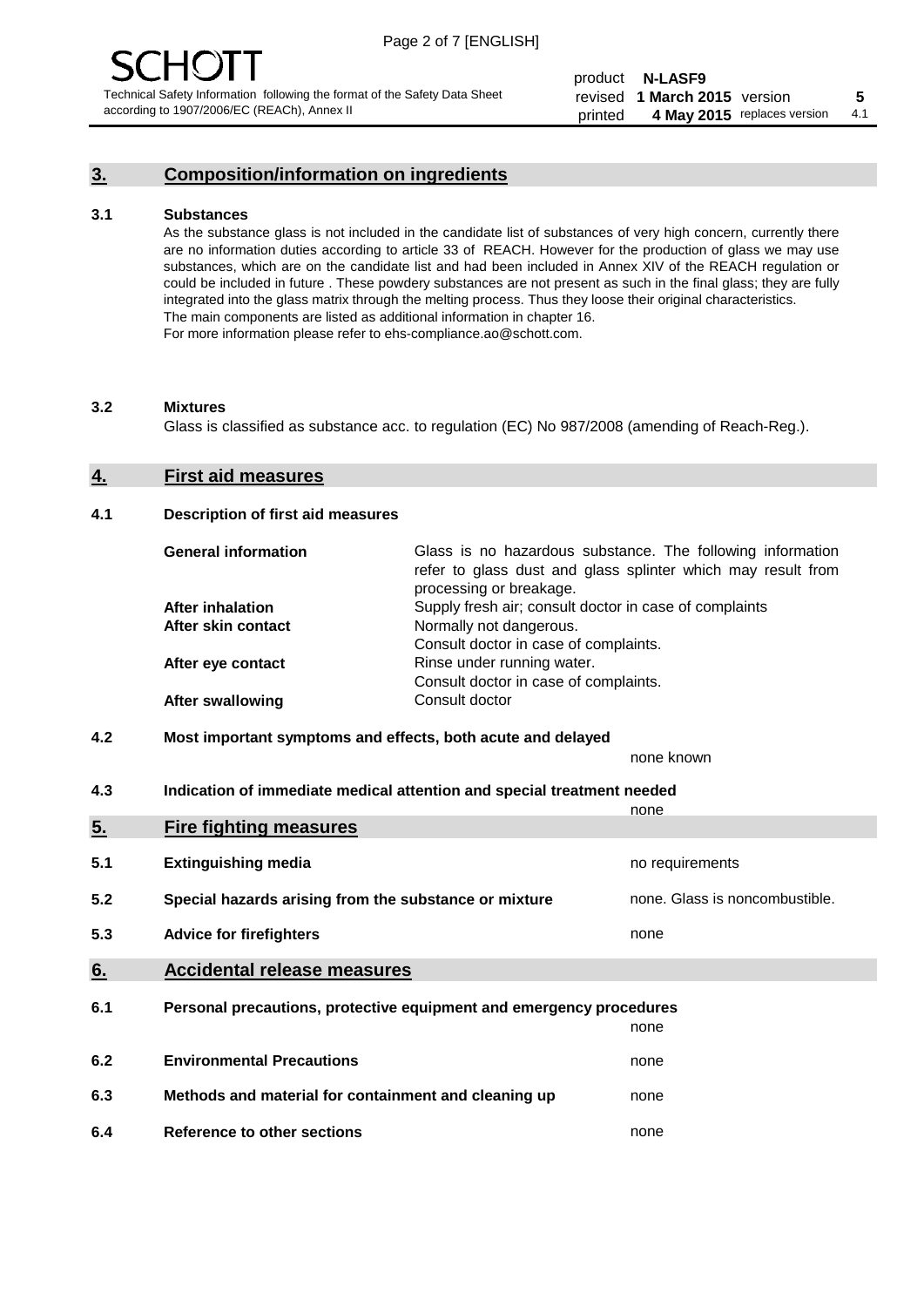

product **N-LASF9** revised **5 1 March 2015** version printed 4 May 2015 replaces version 4.1

| <u>Z.</u> | <b>Handling and storage</b>                                                                                      |                                                                                                                                                                                                                                                                                                                                                                                     |
|-----------|------------------------------------------------------------------------------------------------------------------|-------------------------------------------------------------------------------------------------------------------------------------------------------------------------------------------------------------------------------------------------------------------------------------------------------------------------------------------------------------------------------------|
| 7.1       | <b>Precautions for safe handling</b>                                                                             | Avoid breakage because of injury risk by sharp edges.                                                                                                                                                                                                                                                                                                                               |
| 7.2       | Conditions for safe storage, including any incompatibilities                                                     | Store in dry environment. Avoid excessive humidity.                                                                                                                                                                                                                                                                                                                                 |
| 7.3       | Specific end use(s)                                                                                              | see section 1.2                                                                                                                                                                                                                                                                                                                                                                     |
| <u>8.</u> | <b>Exposure controls / personal protection</b>                                                                   |                                                                                                                                                                                                                                                                                                                                                                                     |
| 8.1       | <b>Control parameters</b><br>Regulation<br>Value<br>0,3 mg / $m3$<br>peak limit<br>no information<br>teratogenic | In case of dust formation, declaration for FUSED SILICA, CAS-No: 60676-86-0<br>TRGS 900 - GERMAN OCCUPATIONAL EXPOSURE LIMIT VALUES (01/2006)<br>(EXPOSURE LIMIT VALUE) with reference to the respirable fraction.<br>There is no reason to fear a risk of damage to the developing embryo<br>or foetus when limit value is adhered to                                              |
| 8.2       | <b>Exposure controls</b><br>in general.                                                                          | Technical measures and appropriate work processes have higher priority than personal<br>protective equipment. Provide adequate ventilation by local exhaust ventilation or ventilation<br>Adequate assessment tools for verification of effectivity of the protective measures includes<br>methods of measurements as described in "Technischen Regeln for Gefahrstoffe (TRGS) 402. |
|           | <b>Respiratory Protection</b>                                                                                    | Technical measure: wet grinding/processing, avoid dust<br>formation.<br>If glass dust or particulates are above the national exposure<br>limits use a national approved respirator for dust and fibers.                                                                                                                                                                             |
|           | <b>Hand Protection</b>                                                                                           | Use protective gloves and safety wristbands for protection<br>against cut injuries.                                                                                                                                                                                                                                                                                                 |
|           | Eye Protection                                                                                                   | Use industrial safety glasses that meet national standards.                                                                                                                                                                                                                                                                                                                         |
|           | <b>Personnel Protection</b>                                                                                      | Use safety skirting for protection from sharp edges.<br>Wear safety shoes.                                                                                                                                                                                                                                                                                                          |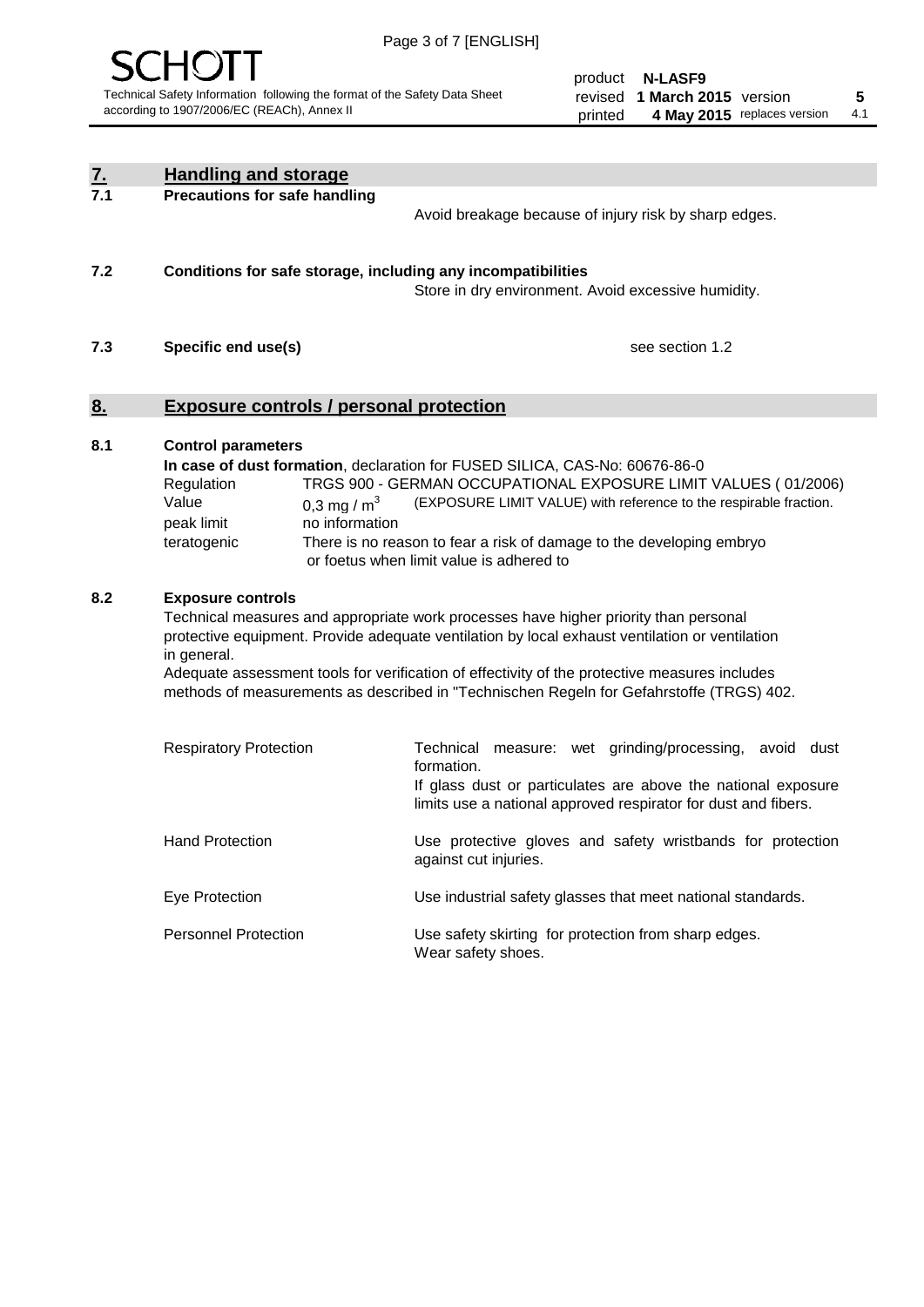#### **9. Physical and chemical properties**

#### **9.1 Information on basic physical and chemical properties**

|     | Appearance                            |                                                    |
|-----|---------------------------------------|----------------------------------------------------|
|     | <b>Physical state</b>                 | solid                                              |
|     | <b>Colour</b>                         | transparent or coloured                            |
|     | <b>Odour</b>                          | odourless                                          |
|     | pH-value                              | not applicable                                     |
|     | Boilling point/boilling range         | not applicable                                     |
|     | Melting point/melting range           | 683 °C                                             |
|     |                                       | Transformation temperature according to ISO 7884-8 |
|     | <b>Flashpoint</b>                     | not combustible                                    |
|     | <b>Combustibility</b>                 | not combustible                                    |
|     | Ignition temperature                  | none                                               |
|     | <b>Auto flammability</b>              | none                                               |
|     | Danger of explosion                   | none                                               |
|     | <b>Explosive limits upper / lower</b> | none                                               |
|     | <b>Oxidizing characteristics</b>      | none                                               |
|     | Vapour pressure                       | not applicable                                     |
|     | Density (20 °C)                       | 4,41 g/ccm                                         |
|     | <b>Water solubility</b>               | not applicable                                     |
|     | <b>Fat solubility</b>                 | not applicable                                     |
|     | n-octanol-water partition coefficient | not applicable                                     |
|     | <b>Other information</b>              | none                                               |
| 9.2 | <b>Other information</b>              | none                                               |

#### **10. Stability and Reactivity**

#### **10.1 Reactivity**

Glass is a stable material. Glass is inert to many chemicals, but may react to hot, strong alkaline solutions and with hydrofluoric, fluorosilicic and phosphoric acids. When heated to temperatures above the melting point, metal oxide fumes may be emitted.

Glass is an amorphous, inorganic, usually transparent or translucent substance consisting of a mixture of silicates or sometimes borates or phosphates as glass formers. With additions of modifiers a melt is produced at high temperatures, that cools to a solid state without crystallization.

#### **10.2 Chemical stability**

Glass is stable at normal environmental conditions.

**10.3 Possibility of hazardous reactions** 

No hazardous reactions at intended use.

| 10.4 | <b>Conditions to avoid</b>              | see section 10.1 |
|------|-----------------------------------------|------------------|
| 10.5 | Incompatible materials                  | see section 10.1 |
| 10.6 | <b>Hazardous decomposition products</b> | see section 10.1 |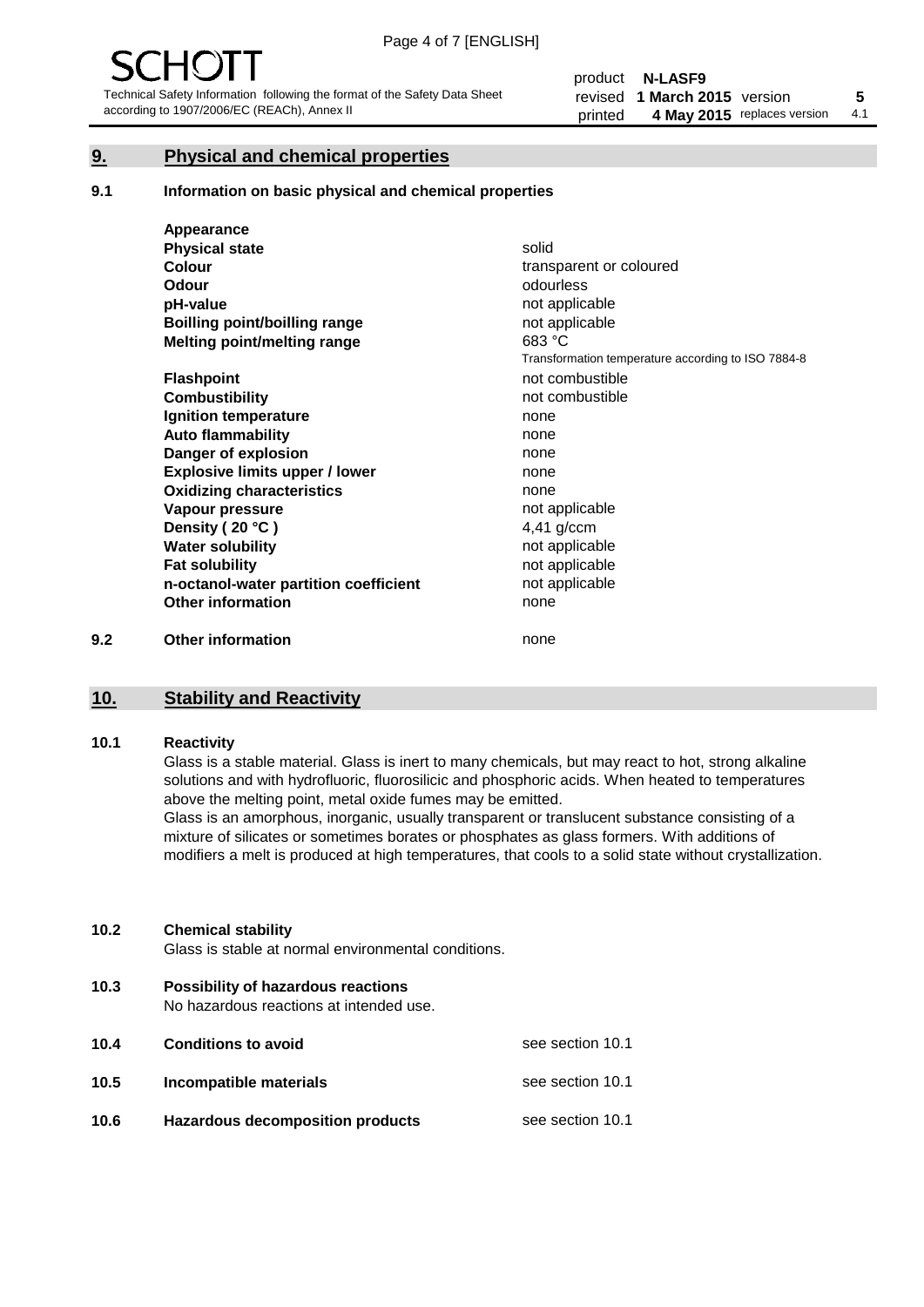

#### **11. Toxicological information**

**11.1 Information on toxicological effects** Toxicological data are not available.

## **12. Ecological information**

- **12.1 Toxicity**
- **12.2 Persistence and degradability**
- **12.3 Bioaccumulative potential**
- **12.4 Mobility in soil**
- **12.5 Results of PBT and vPvB assessment**
- **12.6 Other adverse effects**

#### **13. Disposal considerations**

**13.1 Waste treatment methods**

| Disposal according to local regulations |  |
|-----------------------------------------|--|
|                                         |  |

unknown unknown unknown unknown

unknown unknown

| <u>14.</u> | <b>Transport information</b>                                            |                     |
|------------|-------------------------------------------------------------------------|---------------------|
| 14.1       | <b>UN Number</b>                                                        | no requirements     |
| 14.2       | <b>UN Proper Shipping Name</b>                                          | no requirements     |
| 14.3       | <b>Transport hazard class(es)</b>                                       | no requirements     |
| 14.4       | Packing group                                                           | no requirements     |
| 14.5       | <b>Environmental hazards</b>                                            | no requirements     |
| 14.6       | Special precautions for user                                            | see sections 6 to 8 |
| 14.7       | Transport in bulk according to Annex II of MARPOL73/78 and the IBC Code |                     |
|            |                                                                         | no requirements     |

#### **15. Regulatory information**

#### **15.1 Safety, health and environmental regulations/legislation specific for the substance or mixture**

**REACH** Under REACH glass is classified as a "Substance". According to Appendix V Number 11 of the REACh regulation glass is exempted from registration if specified conditions are met. SCHOTT AG, Advanced Optics has examined this conditions for its products. This glass is not subject to registration.

**RoHS** This glass does not contain - according to our knowledge - materials in concentrations, whose placing on the market is forbidden in accordance to the current requirements of the European Directive 2011/65/EU.

#### **United Nations Globally Harmonized System (UN-GHS) related to safety information.**

This information considers also the requirements of the UN-GHS related to safety information.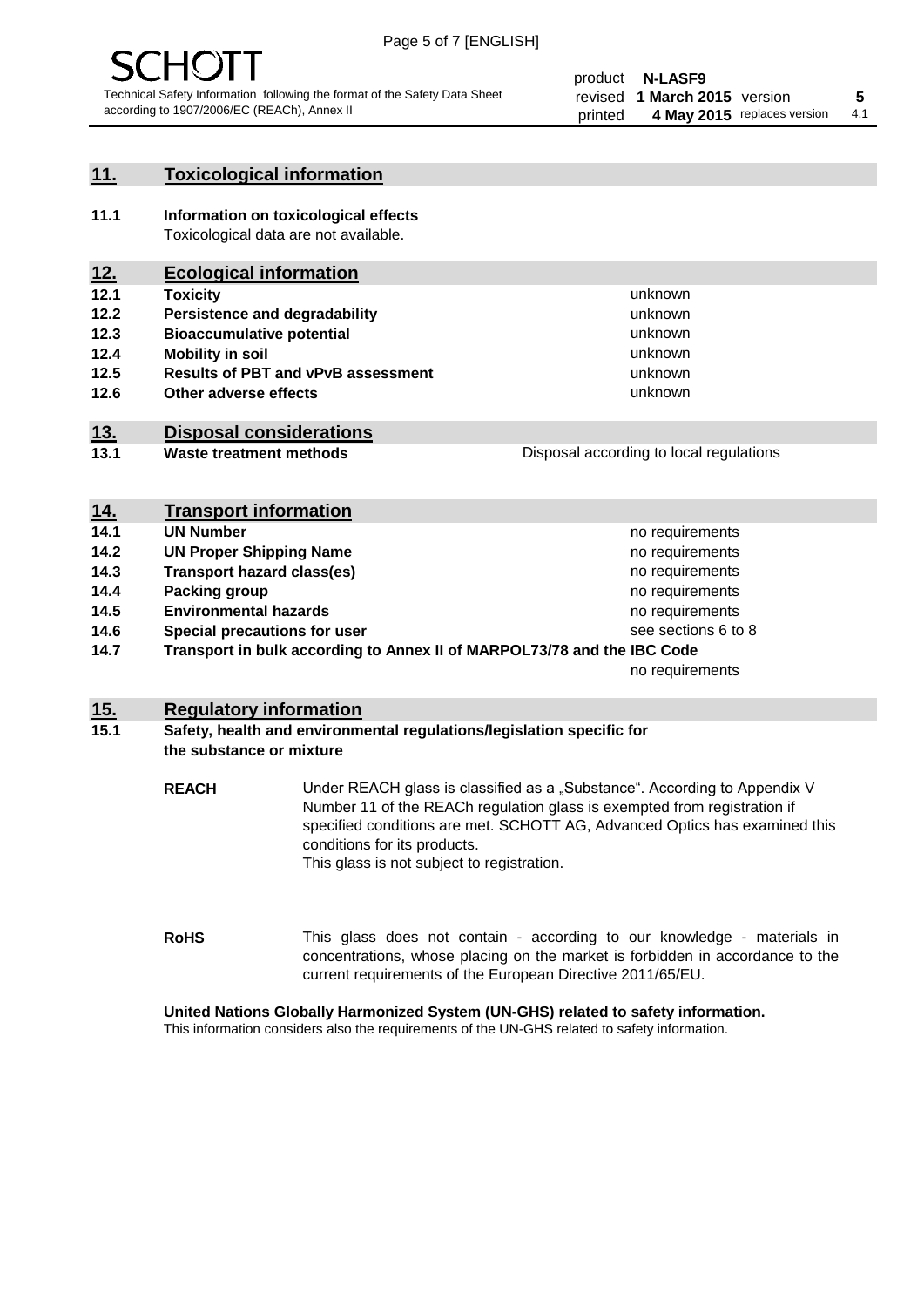# $\mathbf{H}$

Technical Safety Information following the format of the Safety Data Sheet according to 1907/2006/EC (REACh), Annex II

#### product **N-LASF9** revised **5 1 March 2015** version printed 4 May 2015 replaces version 4.1

#### **15.2 Chemical Safety Assessment**

A Chemical Safety Assessment has not been carried out.

#### **16. Other information**

#### **16.1 Composition of mixture according to raw materials, based on the oxides.**

| chemical                 |               | proportion    | <b>SVHC (REACH)</b> | Reg.  | <b>OSHA</b>                                             | <b>ACGIH</b>        | Carc. |
|--------------------------|---------------|---------------|---------------------|-------|---------------------------------------------------------|---------------------|-------|
| name                     | <b>CAS-No</b> | of weigth (%) | (Y/N)               | (Y/N) | <b>PEL</b>                                              | <b>TLV</b>          | (Y/N) |
| Boron Oxide              | 1303-86-2     | $1 - 10$      | Yes                 | Yes   | $15 \text{ mg/m}^3$                                     | $10 \text{ ma/m}^3$ | No    |
| Barium Oxide             | 1304-28-5     | $20 - 30$     | No                  | Yes   | $0.5 \text{ mg/m}^3$ 0.05 mg/m <sup>3</sup>             |                     | No    |
| Lanthanum Oxide          | 1312-81-8     | $20 - 30$     | No                  | No    | N/A                                                     | N/A                 | No    |
| Sodium Oxide             | 1313-59-3     | $1 - 10$      | <b>No</b>           | No.   | N/A                                                     | N/A                 | No    |
| Niobium Pentoxide        | 1313-96-8     | $1 - 10$      | No                  | No    | N/A                                                     | N/A                 | No    |
| <b>Antimony Trioxide</b> | 1309-64-4     | < 1           | No                  | Yes   | $0.5 \text{ mg/m}^3$ 0.5 mg/m <sup>3</sup>              |                     | Yes   |
| Silica                   | 14808-60-7    | $10 - 20$     | No                  | Yes   | $0.1 \text{ mg/m}^3$ 0.025 mg/m <sup>3</sup>            |                     | No    |
| Titanium Oxide           | 13463-67-7    | $10 - 20$     | No                  | Yes   | $15 \text{ mg/m}^3$                                     | $10 \text{ ma/m}^3$ | No    |
| Zinc Oxide               | 1314-13-2     | $1 - 10$      | No                  | Yes   | 5 mg/m <sup>3</sup> (fume) 2 mg/m <sup>3</sup> (R dust) |                     | No    |
| Zirconium Oxide          | 1314-23-4     | $1 - 10$      | No                  | Yes   | $5 \text{ mg/m}^3$                                      | $5 \text{ mg/m}^3$  | No    |
|                          |               |               |                     |       |                                                         |                     |       |

**The classification and limiting values are valid for the raw materials, see section 3. Glass is not a substance of very high concern (SVHC).**

#### **Explanations to the data in the table**

| SVHC(REACH)        | The raw material is listed in the candidate list of the substances of very high<br>concern                                                                 |
|--------------------|------------------------------------------------------------------------------------------------------------------------------------------------------------|
| Reg.               | Regulated chemical substance per list OSHA Regulations (Standards - 29 CFR)<br>Subpart 1910.1000 Tables Z1 to Z3 Limits for Air Contaminants               |
| OSHA / PEL         | Permissible exposure limit – for chemical materials, issued by the OSHA                                                                                    |
| <b>ACGIH / TLV</b> | Threshold limit value - chemical substances classification by the ACGIH                                                                                    |
| <b>OSHA</b>        | Occupational Safety and Health Administration, an organization of the US.<br>Department of Labor (www.osha.gov).                                           |
| <b>ACGIH</b>       | American Conference of Governmental Industrial Hygienists (ACGIH), an<br>member-based organization that advances occupational and environmental<br>health. |
| Carc.              | Chemical substance classified as carcinogen                                                                                                                |